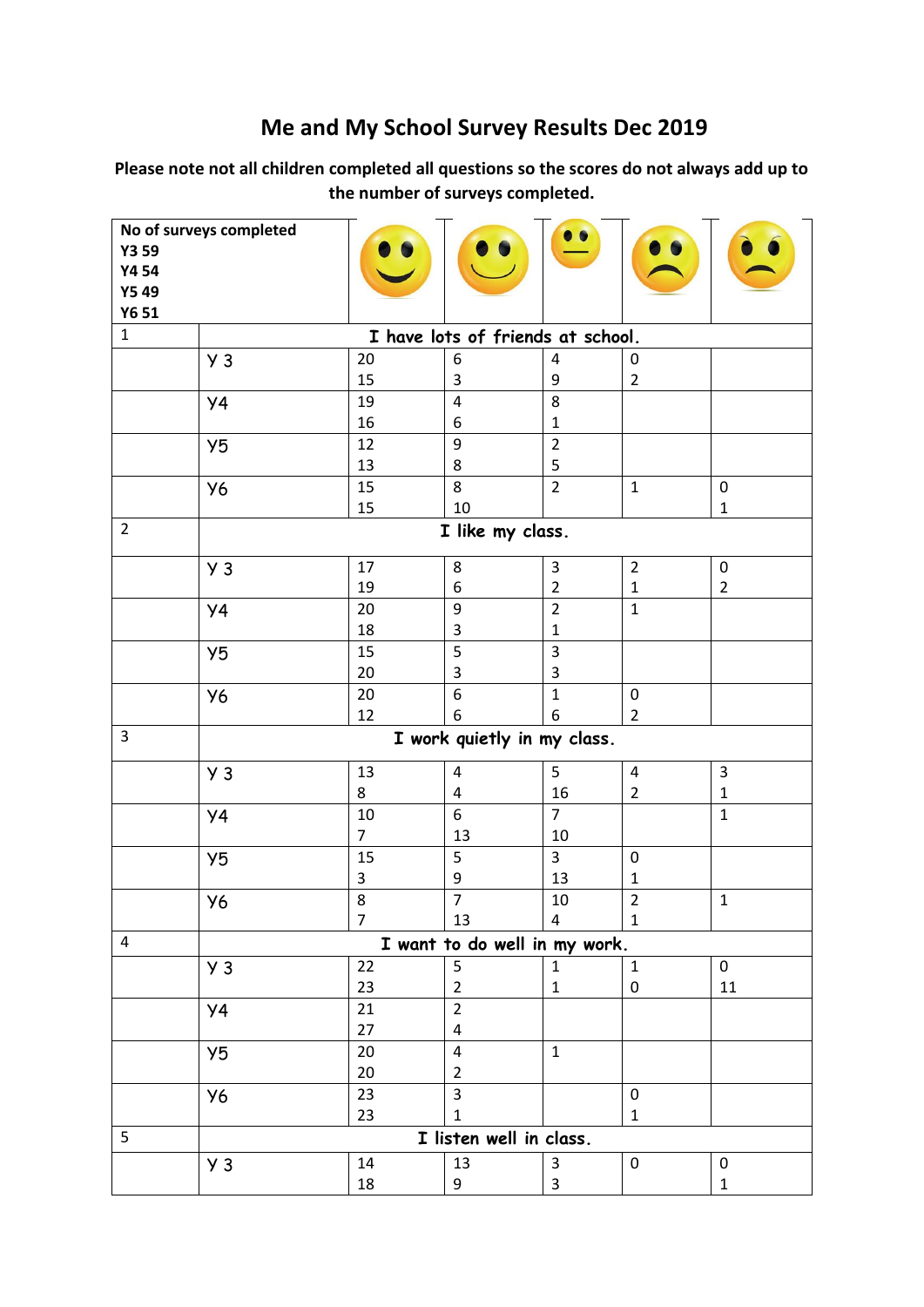|                | Y4                                             | 15             | 4                                                  | 4                       | 0              |                           |  |  |
|----------------|------------------------------------------------|----------------|----------------------------------------------------|-------------------------|----------------|---------------------------|--|--|
|                |                                                | 14             | 13                                                 | $\overline{2}$          | $\overline{2}$ |                           |  |  |
|                | Y <sub>5</sub>                                 | 10             | 8                                                  | 6                       | $\pmb{0}$      |                           |  |  |
|                |                                                | $\overline{2}$ | 11                                                 | 8                       | 4              |                           |  |  |
|                | <b>Y6</b>                                      | 10             | 11                                                 | 6                       |                |                           |  |  |
|                |                                                | 11             | 8                                                  | 7                       |                |                           |  |  |
| 6              | I am happy being me.                           |                |                                                    |                         |                |                           |  |  |
|                | Y <sub>3</sub>                                 | 27             | $\mathbf{1}$                                       | 0                       | 0              |                           |  |  |
|                |                                                | 19             | 4                                                  | 4                       | $\mathbf{1}$   |                           |  |  |
|                | <b>y4</b>                                      | 16             | 6                                                  | 0                       | $\pmb{0}$      | $\mathbf 1$               |  |  |
|                |                                                | 20             | 6                                                  | 1                       | $\mathbf{1}$   | $\mathbf{1}$              |  |  |
|                | Y5                                             | 16             | $\overline{4}$                                     | $\overline{2}$          | $\mathbf{1}$   |                           |  |  |
|                |                                                | 18             | 3                                                  | $\overline{2}$          |                |                           |  |  |
|                | Y6                                             | 18<br>18       | 4                                                  | 4<br>3                  | $\mathbf 1$    | $\pmb{0}$<br>$\mathbf{1}$ |  |  |
| $\overline{7}$ |                                                |                | 4                                                  |                         |                |                           |  |  |
|                |                                                |                | Morning playtime is fun.                           |                         |                |                           |  |  |
|                | $Y_3$                                          | 15             | 4                                                  | 8                       | $\overline{2}$ |                           |  |  |
|                |                                                | 19             | 9                                                  | 2                       | 1              |                           |  |  |
|                | <b>y4</b>                                      | 13             | $\boldsymbol{6}$                                   | 10                      | $\mathbf{1}$   | $\mathbf{1}$              |  |  |
|                |                                                | 15             | 4                                                  | 3                       |                |                           |  |  |
|                | Y5                                             | 20             | $\pmb{4}$                                          | $\mathbf{1}$            | $\pmb{0}$      |                           |  |  |
|                |                                                | 12             | 3                                                  | 3                       | 1              |                           |  |  |
|                | <b>Y6</b>                                      | 18             | $\overline{7}$                                     | $\mathbf 1$             | $\mathbf{1}$   | $\pmb{0}$                 |  |  |
|                |                                                | 8              | 9                                                  | 6                       |                | $\overline{2}$            |  |  |
| 8              | My teachers are fair in the way they treat us. |                |                                                    |                         |                |                           |  |  |
|                | Y <sub>3</sub>                                 | 23             | 6                                                  | $\overline{\mathbf{4}}$ |                |                           |  |  |
|                |                                                | 21             | 7                                                  | 1                       |                |                           |  |  |
|                | <b>y4</b>                                      | 24             | 5                                                  | $\mathbf 0$             | $\overline{2}$ | $\mathbf{1}$              |  |  |
|                |                                                | 19             | 3                                                  |                         | $\mathbf{1}$   |                           |  |  |
|                | Y5                                             | 23             | $\overline{4}$                                     | $\overline{2}$          | $\mathbf 1$    |                           |  |  |
|                |                                                | 19             | 4                                                  |                         |                |                           |  |  |
|                | У6                                             | 20             | 5                                                  | 1                       | 0              | 0                         |  |  |
|                |                                                | 13             | 7                                                  | 3                       | 1              | $\overline{2}$            |  |  |
| 9              | I can talk to my teacher about anything.       |                |                                                    |                         |                |                           |  |  |
|                | $y_3$                                          | 17             | $\overline{2}$                                     | 6                       | $\overline{3}$ | $\overline{2}$            |  |  |
|                |                                                | 14             | 5                                                  | 8                       | 0              | $\overline{2}$            |  |  |
|                | <b>y4</b>                                      | 12             | 9                                                  | 0                       | $\mathbf{1}$   | $\mathbf{1}$              |  |  |
|                |                                                | 10             | 11                                                 | 9                       |                |                           |  |  |
|                | Y <sub>5</sub>                                 | 14             | 6                                                  | 4                       | $\mathbf{1}$   |                           |  |  |
|                |                                                | 12             | 6                                                  | 4                       | $\mathbf{1}$   |                           |  |  |
|                | Y6                                             | 18             | $\mathbf{1}$                                       | 6                       | $\overline{2}$ | $\mathbf{1}$              |  |  |
|                |                                                |                |                                                    |                         |                |                           |  |  |
| 10             |                                                |                | I feel proud if I am chosen to be Star of the Week |                         |                |                           |  |  |
|                | $Y_3$                                          | 23             | $\overline{2}$                                     | $\overline{2}$          | $\mathbf{1}$   | $\mathbf{1}$              |  |  |
|                |                                                | 20             | 5                                                  | 1                       | $\mathbf{1}$   |                           |  |  |
|                | Y4                                             | 15             | $\overline{\mathbf{4}}$                            | $\overline{2}$          |                |                           |  |  |
|                |                                                | 24             | $\mathbf{1}$                                       | 3                       |                |                           |  |  |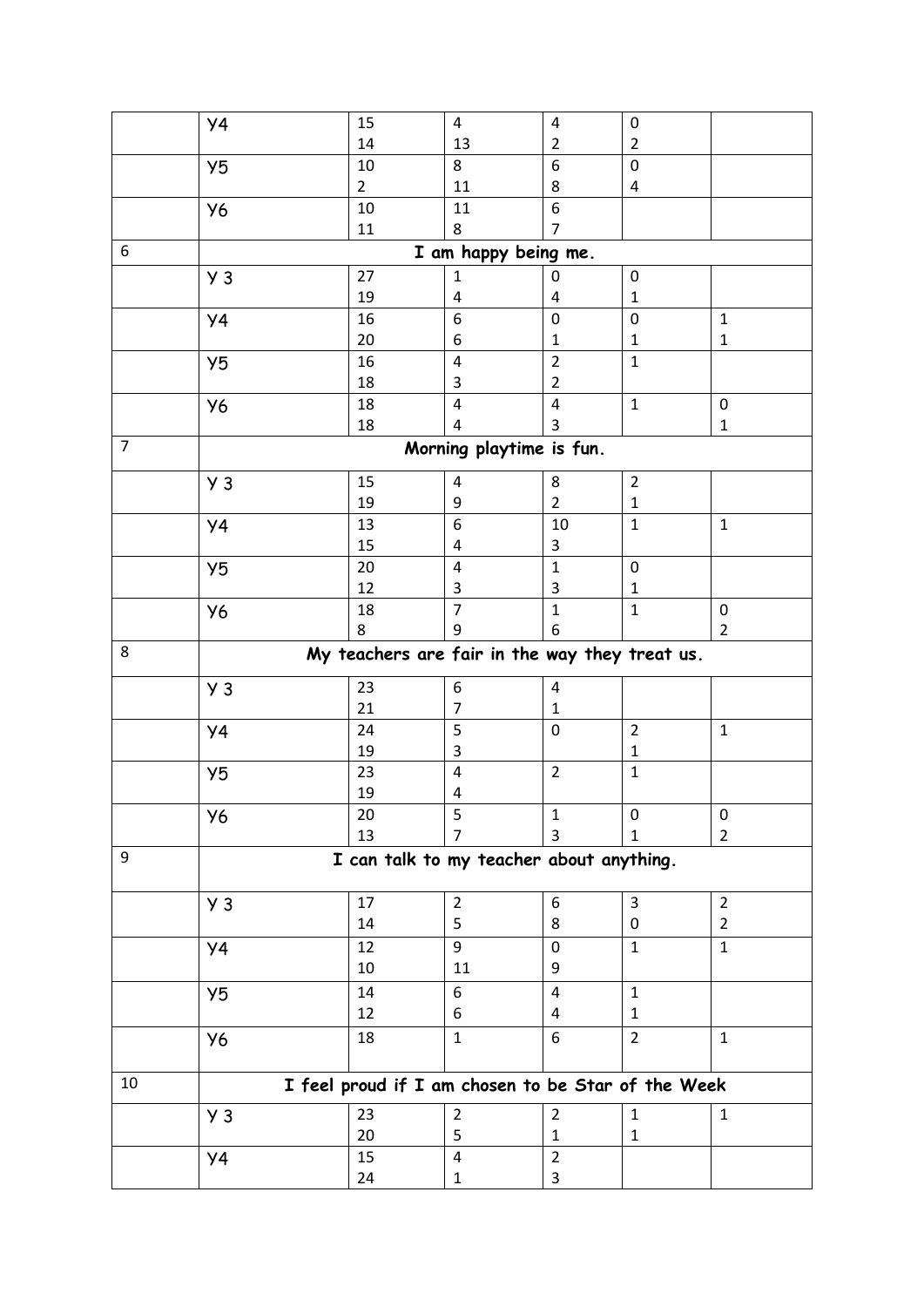|    | Y5                                                | 19                                      | 5                   | $\overline{2}$      | 0                       |                           |  |  |
|----|---------------------------------------------------|-----------------------------------------|---------------------|---------------------|-------------------------|---------------------------|--|--|
|    |                                                   | 16                                      | $\overline{2}$      | 4                   | 1                       |                           |  |  |
|    | <b>Y6</b>                                         | 18                                      | $\overline{7}$      | $\mathbf{1}$        | $\pmb{0}$               | $\mathbf 0$               |  |  |
|    |                                                   | 18                                      | 3                   | $\overline{2}$      | $\overline{2}$          | 1                         |  |  |
| 11 | Sometimes children can be unkind to me. ********  |                                         |                     |                     |                         |                           |  |  |
|    | Y <sub>3</sub>                                    | 10                                      | 5                   | 9                   | $\mathbf{1}$            | $\overline{2}$            |  |  |
|    |                                                   | 11                                      | $\overline{2}$      | 14                  | $\overline{2}$          |                           |  |  |
|    | <b>y4</b>                                         | $\boldsymbol{6}$                        | $\overline{7}$      | 4                   | $\overline{2}$          | 3                         |  |  |
|    |                                                   | 4                                       | 3                   | 10                  | $\overline{7}$          | 6                         |  |  |
|    | Y <sub>5</sub>                                    | $\overline{4}$                          | 10                  | $\overline{4}$      | $\overline{\mathbf{4}}$ | $\overline{3}$            |  |  |
|    |                                                   | 6                                       | 3                   | 11                  | $\mathbf{1}$            | $\overline{2}$            |  |  |
|    | Y6                                                | $\overline{4}$                          | 6                   | 8                   | 5                       | $\overline{3}$            |  |  |
|    |                                                   | 5                                       | 6                   | 7                   | 4                       | 4                         |  |  |
| 12 | I think I need to improve my behaviour in school. |                                         |                     |                     |                         |                           |  |  |
|    |                                                   |                                         |                     |                     |                         |                           |  |  |
|    | Y <sub>3</sub>                                    | 15                                      | $\overline{7}$      | $\overline{2}$      | 0                       | 4                         |  |  |
|    |                                                   | 8                                       | 8                   | 8                   | 4                       | $\overline{2}$            |  |  |
|    | <b>Y4</b>                                         | 11                                      | 12                  | 3                   | $\overline{4}$          | 6                         |  |  |
|    |                                                   | 8                                       | 4                   | 6                   | $\overline{2}$          | $\overline{2}$            |  |  |
|    | Y5                                                | 9<br>$\overline{7}$                     | 3<br>$\overline{7}$ | 8                   | $\overline{2}$          | $\overline{2}$            |  |  |
|    |                                                   | 11                                      | 5                   | 5<br>6              | 3<br>$\mathbf{1}$       | $\mathbf{1}$<br>$\pmb{4}$ |  |  |
|    | Y6                                                | 6                                       | $\overline{2}$      | 8                   | 3                       | 6                         |  |  |
| 13 |                                                   |                                         |                     |                     |                         |                           |  |  |
|    | I like being on the Recognition Board             |                                         |                     |                     |                         |                           |  |  |
|    |                                                   | 25                                      | $\overline{2}$      | $\overline{2}$      | $\pmb{0}$               | $\mathbf{1}$              |  |  |
|    | $y_3$                                             | 23                                      | 5                   | $\mathbf{1}$        |                         |                           |  |  |
|    | <b>Y4</b>                                         | 24                                      | 5                   | $\mathbf{1}$        | $\mathbf{1}$            |                           |  |  |
|    |                                                   | 19                                      | 4                   |                     |                         |                           |  |  |
|    | Y <sub>5</sub>                                    | 20                                      | $\overline{2}$      | $\overline{2}$      | $\mathbf 1$             |                           |  |  |
|    |                                                   | 16                                      | 1                   | 4                   |                         |                           |  |  |
|    | <b>Y6</b>                                         | 22                                      | 4                   | 0                   | 0                       |                           |  |  |
|    |                                                   | 12                                      | $\overline{7}$      | 3                   | 3                       |                           |  |  |
| 14 |                                                   | Sometimes I am unkind to other children |                     |                     |                         | ********                  |  |  |
|    | Y <sub>3</sub>                                    | 20                                      | 6                   | 3                   | 0                       | $\mathbf{1}$              |  |  |
|    |                                                   | 8                                       | 8                   | 5                   | 5                       | 3                         |  |  |
|    | <b>y4</b>                                         | $\overline{2}$                          | $\mathbf{1}$        | 8                   | $\boldsymbol{6}$        | 14                        |  |  |
|    |                                                   | 5<br>5                                  | 4<br>$\overline{7}$ | 8<br>$\overline{7}$ | 3<br>5                  | 5<br>$\mathbf{1}$         |  |  |
|    | Y5                                                | 5                                       | 4                   | 6                   | 4                       | $\overline{2}$            |  |  |
|    | Y6                                                | $\overline{3}$                          | 3                   | 6                   | $\overline{7}$          | 8                         |  |  |
|    |                                                   | 3                                       | 3                   | 4                   | 4                       | 10                        |  |  |
|    |                                                   |                                         |                     |                     |                         |                           |  |  |
| 15 |                                                   |                                         |                     |                     |                         |                           |  |  |
|    | I like coming to school.                          |                                         |                     |                     |                         |                           |  |  |
|    |                                                   |                                         |                     |                     |                         |                           |  |  |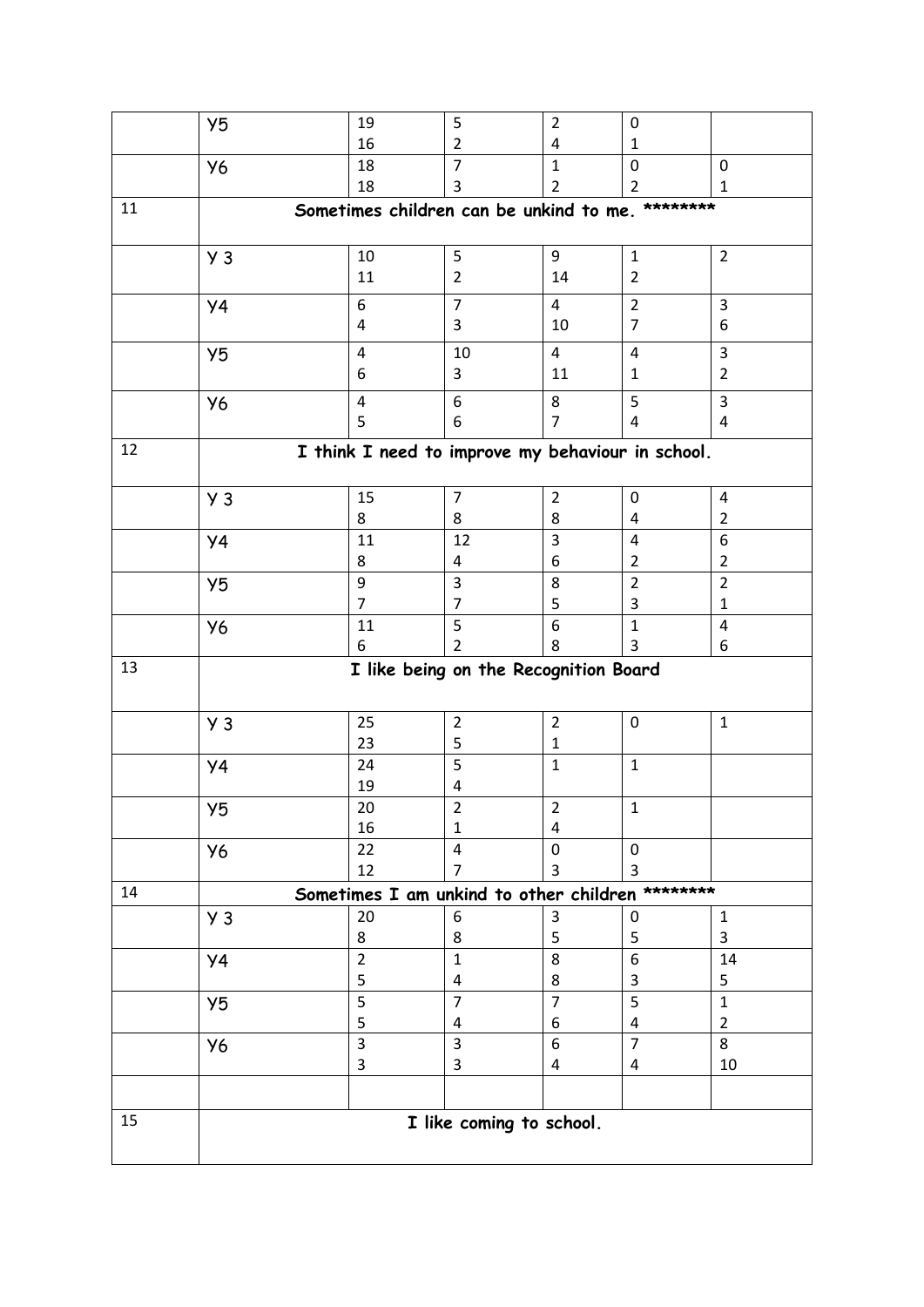|    | $y_3$                                                | 10<br>23                                                       | 5                       | 3                                   | $\overline{2}$                 | 8                        |  |
|----|------------------------------------------------------|----------------------------------------------------------------|-------------------------|-------------------------------------|--------------------------------|--------------------------|--|
|    |                                                      | 12                                                             | $\mathbf{1}$<br>11      | 3<br>$\overline{\mathbf{4}}$        | $\overline{2}$<br>$\mathbf{1}$ | 1<br>3                   |  |
|    | <b>y4</b>                                            | 16                                                             | 0                       | 6                                   | 3                              |                          |  |
|    | Y <sub>5</sub>                                       | 12                                                             | 6                       | 3                                   | $\overline{2}$                 | $\mathbf{1}$             |  |
|    |                                                      | 11                                                             | 5                       | 4                                   | $\mathbf{1}$                   |                          |  |
|    | <b>Y6</b>                                            | 16                                                             | $\overline{7}$          | $\overline{4}$                      | $\pmb{0}$                      | 5                        |  |
|    |                                                      | $\overline{7}$                                                 | 5                       | 8                                   | 0                              |                          |  |
| 16 | I like lunchtime.                                    |                                                                |                         |                                     |                                |                          |  |
|    | $y_3$                                                | 26                                                             | 0                       | 4                                   |                                |                          |  |
|    |                                                      | 18                                                             | 4                       | 6                                   |                                |                          |  |
|    | <b>y4</b>                                            | 26                                                             | $\overline{2}$          | 3                                   | $\pmb{0}$                      |                          |  |
|    |                                                      | 20                                                             | 3                       | $\mathbf{1}$                        | 1                              |                          |  |
|    | Y5                                                   | 22                                                             | $\mathbf{1}$            | $\mathbf{1}$                        | $\pmb{0}$                      | $\pmb{0}$                |  |
|    |                                                      | 15                                                             | 3                       |                                     | 1                              | $\mathbf{1}$             |  |
|    | <b>Y6</b>                                            | 24                                                             | $\mathbf{1}$            | $\mathbf 0$                         | $\mathbf{1}$                   | $\pmb{0}$                |  |
|    |                                                      | 15                                                             | 7                       | $\overline{2}$                      | 0                              | $\mathbf{1}$             |  |
| 17 |                                                      |                                                                |                         | I try hard to keep our school rules |                                |                          |  |
|    |                                                      |                                                                |                         |                                     |                                |                          |  |
|    | $y_3$                                                | 22                                                             | 4                       | 4                                   | $\mathbf{1}$                   |                          |  |
|    |                                                      | 16                                                             | 9                       |                                     |                                |                          |  |
|    | <b>y4</b>                                            | 22                                                             | 6                       | $\overline{2}$                      |                                | $\mathbf{1}$             |  |
|    |                                                      | 17                                                             | 3                       | 3                                   |                                |                          |  |
|    | Y5                                                   | 16<br>15                                                       | $\overline{7}$          | $\mathbf{1}$                        |                                |                          |  |
|    |                                                      | 20                                                             | 5<br>3                  | $\mathbf{1}$<br>3                   | $\pmb{0}$                      | $\pmb{0}$                |  |
|    | <b>Y6</b>                                            | 17                                                             | 6                       | 0                                   | 1                              | $\mathbf{1}$             |  |
| 18 |                                                      | I think our punishment system in school is fair                |                         |                                     |                                |                          |  |
|    | $y_3$                                                | 10                                                             | 5                       | 9                                   | 3                              | $\mathbf 1$              |  |
|    |                                                      | 18                                                             | 3                       | $\overline{2}$                      | $\overline{2}$                 | $\overline{\mathcal{A}}$ |  |
|    | <b>y4</b>                                            | 17                                                             | 6                       | $\overline{\mathbf{4}}$             | $\overline{2}$                 | $\overline{2}$           |  |
|    |                                                      | 15                                                             | 5                       | $\mathbf 1$                         | $\overline{2}$                 |                          |  |
|    | Y <sub>5</sub>                                       | 15                                                             | 4                       | 4                                   |                                | $\mathbf{1}$             |  |
|    |                                                      | 12                                                             | 5                       | 4                                   |                                |                          |  |
|    | <b>Y6</b>                                            | 19                                                             | $\overline{\mathbf{4}}$ | $\mathbf{1}$                        | $\mathbf{1}$                   | $\mathbf 0$              |  |
|    |                                                      | 12                                                             | 6                       | 3                                   | 2                              | $\overline{2}$           |  |
|    | I like receiving stickers for good behaviour or work |                                                                |                         |                                     |                                |                          |  |
| 19 | $y_3$                                                | 24                                                             | $\mathbf{1}$            | $\mathbf 1$                         | 0                              | $\overline{2}$           |  |
|    |                                                      | 20                                                             | 3                       | 5                                   | 0                              | $\overline{2}$           |  |
|    | <b>y4</b>                                            | 16                                                             | 5                       | $\mathbf{1}$                        | $\overline{2}$                 | $\mathbf 0$              |  |
|    |                                                      | 18                                                             | 8                       | 4                                   | 0                              | $\mathbf{1}$             |  |
|    | Y <sub>5</sub>                                       | 18                                                             | 3                       | 3                                   |                                |                          |  |
|    |                                                      | 10                                                             | 5<br>8                  | 5                                   |                                |                          |  |
|    | <b>Y6</b>                                            | 16                                                             |                         | $\pmb{0}$                           | $\pmb{0}$                      | $\overline{2}$<br>3      |  |
|    |                                                      | $11\,$                                                         | 6                       | 6                                   | 1                              |                          |  |
|    |                                                      |                                                                |                         |                                     |                                |                          |  |
| 20 |                                                      | I think my behaviour in school sets a good example for others. |                         |                                     |                                |                          |  |
|    | $Y_3$                                                | 17                                                             | 9                       | $\overline{2}$                      | 0                              | $\mathbf{1}$             |  |
|    |                                                      |                                                                |                         |                                     |                                |                          |  |